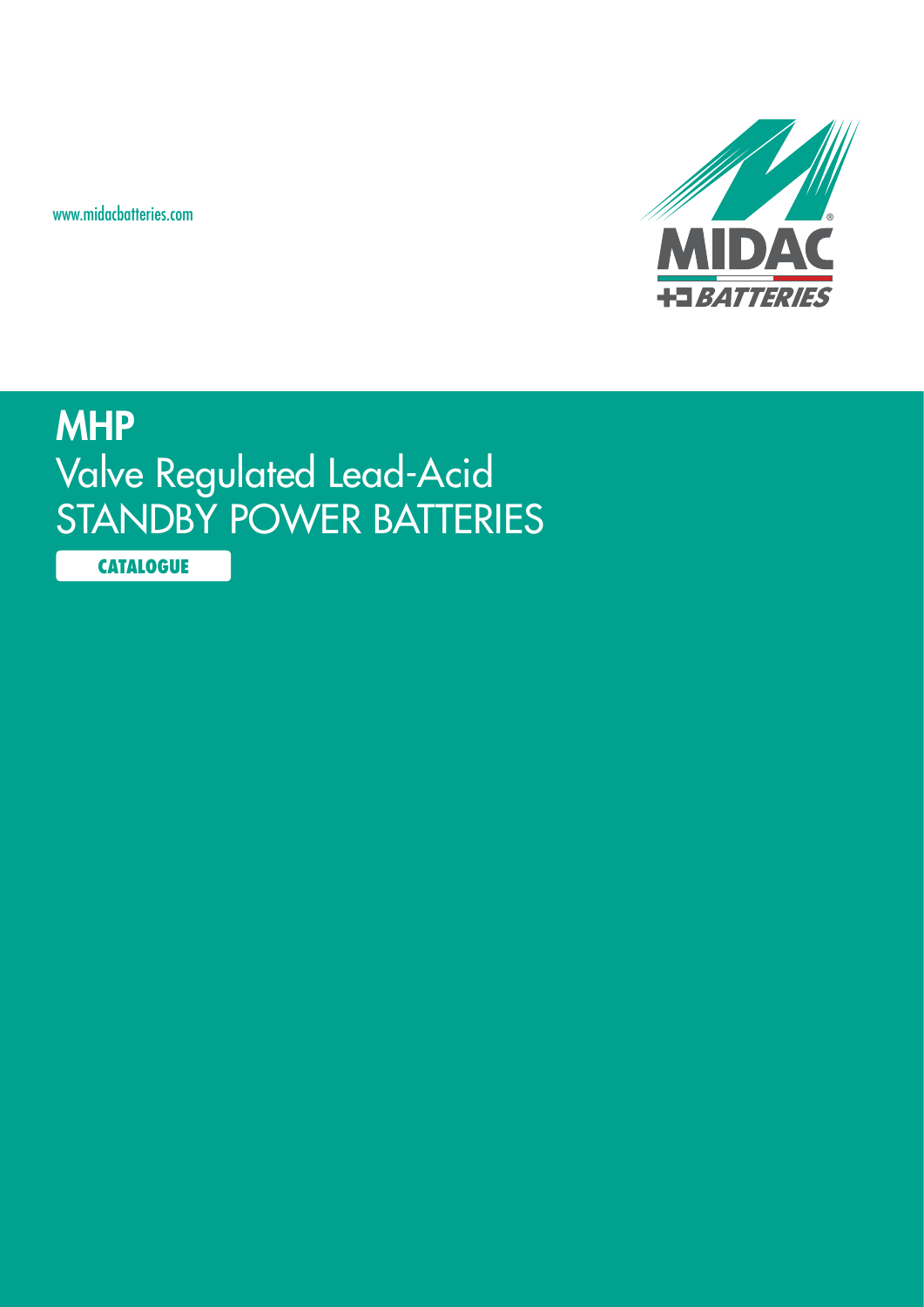# **MHP | RANGE**



## **Advantages**

- √ EUROBAT 12+ years Design Life
- √ 99%+ gas recombination efficiency
- √ High-rate performance
- √ Low self-discharge rate
- √ Maximum charging efficiency
- √ 400+ cycles 80% DoD
- √ Easy handling
- √ Easy installation vertical or horizontal

# **SPECIFICATION**

- √ Positive plates Thick flat pasted plate with lead-tin-calcium grid alloy
- √ Negative plates Flat pasted plate with lead-calcium grid alloy
- √ Separators Microporous AGM separator
- 
- 
- 
- 
- 
- 
- 
- √ Inter-cell connectors Plated copper bar + Cover
- √ Terminal hardware Stainless steel + Cover

# **Main Applications**

- √ Telecommunications
- √ Emergency power
- √ UPS units
- √ Power plants
- √ Substations
- √ Railways

## **Standard Ref.**

√ EUROBAT GUIDE √ EN 60896-21 √ EN 60896-22 √ BS6290-4 1999 √ EN 50272-2

MIDAC si riserva il diritto di apportare in qualsiasi momento modifiche alle caratteristiche tecniche, alla tipologia costruttiva dei propri prodotti e/o alla gamma proposta senza obbligo di darne preventiva com

- √ Container High-strength ABS (option: available in Flame Retardant UL94 V0 version) √ Lid High-strength ABS (option: available in Flame Retardant UL94 V0 version) √ Electrolyte Absorbed sulfuric acid
- √ Terminal Posts High-conductivity terminals with threaded inserts
- √ Posts sealing Double sealing on HQ post finishing
- √ Vents High-efficiency low pressure venting system
- √ Plates suspension Bottom supported
-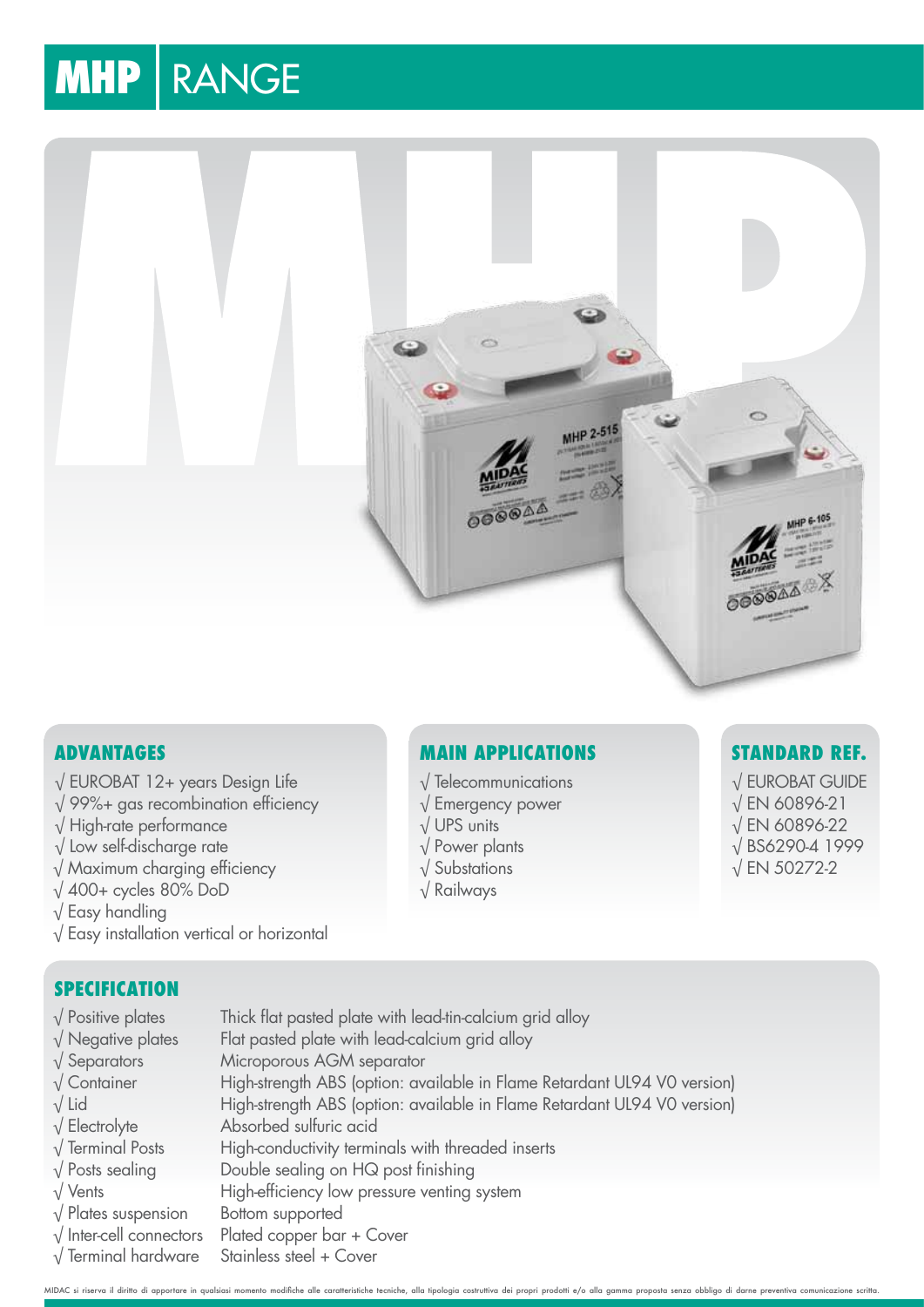# Valve Regulated Lead-Acid | STANDBY POWER BATTERIES **CATALOGUE**

| <b>Type</b>       | <b>Nominal</b><br><b>Voltage</b> | <b>Actual</b><br><b>Capacity</b> | Ri     | <b>Isc</b> |        | <b>Dimensions (mm)</b> | Weight                          | No. of |                                       |  |
|-------------------|----------------------------------|----------------------------------|--------|------------|--------|------------------------|---------------------------------|--------|---------------------------------------|--|
|                   | $\mathbf v$                      | Ah/10Hrs                         | mOhm   | kA         | Length | <b>Width</b>           | <b>Overall</b><br><b>Height</b> | Kg     | <b>Terminals</b>                      |  |
| <b>MHP 12-25</b>  | 12                               | 24                               | 19,207 | 0,653      | 166,0  | 175,0                  | 125,0                           | 8,0    | $(2x)$ D <sub>10</sub> M <sub>5</sub> |  |
| <b>MHP 12-30</b>  | 12                               | 30                               | 11,348 | 1,119      | 195,0  | 130,0                  | 163,0                           | 10,5   | $(2x)$ D12 M6                         |  |
| <b>MHP 12-50</b>  | 12                               | 50                               | 8,511  | 1,492      | 228,0  | 138,0                  | 213,0                           | 17,2   | $(2x)$ D16 M6                         |  |
| <b>MHP 12-75</b>  | 12                               | 74                               | 8,047  | 1,563      | 350,0  | 167,0                  | 179,0                           | 23,2   | $(2x)$ D <sub>16</sub> M <sub>6</sub> |  |
| <b>MHP 6-105</b>  | 6                                | 105                              | 2,536  | 2,462      | 195,0  | 206,0                  | 240,0                           | 22,4   | $(2x)$ D18 M8                         |  |
| <b>MHP 6-125</b>  | 6                                | 125                              | 2,250  | 2,765      | 278,0  | 178,0                  | 258,0                           | 25,5   | $(2x)$ D18 M8                         |  |
| <b>MHP 6-160</b>  | 6                                | 160                              | 1,730  | 3,580      | 278,0  | 178,0                  | 258,0                           | 30,6   | $(2x)$ D18 M8                         |  |
| <b>MHP 6-200</b>  | 6                                | 200                              | 1,841  | 3,421      | 250,5  | 125,5                  | 365,0                           | 33,7   | $(2x)$ D18 M8                         |  |
| <b>MHP 2-200</b>  | $\sqrt{2}$                       | 200                              | 0,506  | 4,068      | 110,0  | 208,0                  | 260,0                           | 13,5   | $(2x)$ D18 M8                         |  |
| <b>MHP 2-300</b>  | $\overline{2}$                   | 300                              | 0,323  | 6,376      | 142,0  | 205,0                  | 260,0                           | 18,6   | $(2x)$ D18 M8                         |  |
| <b>MHP 2-400</b>  | $\overline{2}$                   | 400                              | 0,306  | 6,785      | 208,0  | 195,0                  | 258,0                           | 25,6   | $(4x)$ D18 M8                         |  |
| <b>MHP 2-515</b>  | $\overline{2}$                   | 515                              | 0,206  | 9,987      | 203,0  | 296,0                  | 240,0                           | 34,7   | $(4x)$ D18 M8                         |  |
| <b>MHP 2-600</b>  | $\overline{2}$                   | 600                              | 0,232  | 8,932      | 175,0  | 252,0                  | 357,5                           | 36,0   | $(4x)$ D20 M8                         |  |
| <b>MHP 2-800</b>  | $\overline{2}$                   | 800                              | 0,235  | 8,740      | 173,0  | 350,0                  | 347,0                           | 49,0   | $(4x)$ D20 M8                         |  |
| <b>MHP 2-1000</b> | $\overline{2}$                   | 1000                             | 0,179  | 11,471     | 173,0  | 430,0                  | 347,0                           | 59,5   | $(4x)$ D <sub>20</sub> M <sub>8</sub> |  |
| <b>MHP 2-1200</b> | $\overline{2}$                   | 1200                             | 0,176  | 11,693     | 175,0  | 510,0                  | 347,0                           | 71,5   | $(8x)$ D18 M8                         |  |
| <b>MHP 2-1500</b> | $\overline{2}$                   | 1500                             | 0,172  | 11,868     | 318,0  | 341,0                  | 351,0                           | 86,5   | $(8x)$ D18 M8                         |  |

# **DISCHARGE CURRENT (A) to 1.80 Vpc at 20°C**

| <b>Type</b>       | <b>Minutes</b> |                             |        |        |        |        | <b>Hours</b> |             |       |       |       |       |       |        |       |       |       |       |       |       |      |
|-------------------|----------------|-----------------------------|--------|--------|--------|--------|--------------|-------------|-------|-------|-------|-------|-------|--------|-------|-------|-------|-------|-------|-------|------|
|                   |                | 5                           | 10     | 15     | 20     | 30     |              | $\mathbf 2$ | 3     | 5     | 6     | 8     | 10    | 12     | 20    | 24    | 48    | 72    | 100   | 120   | 240  |
| <b>MHP 12-25</b>  | 129,5          | 72,1                        | 52,3   | 39.6   | 30,9   | 23,7   | 13,8         | 8,5         | 6,3   | 4,2   | 3,8   | 3,1   | 2,4   | 2,01   | 1,29  | 1,01  | 0,52  |       |       |       |      |
| <b>MHP 12-30</b>  | 164,4          | 77,2                        | 64,0   | 55,0   | 47,0   | 32,9   | 18,4         | 11,8        | 7,2   | 5,5   | 4,8   | 3,9   | 3,0   | 2,56   | 1,64  | 1,28  | 0,66  |       |       |       |      |
| <b>MHP 12-50</b>  | 214,9          | 145,2                       | 129,5  | 100,9  | 78,5   | 57,5   | 32,2         | 19,1        | 14,2  | 8,9   | 8,0   | 6,5   | 4,9   | 4,26   | 2,64  | 2,13  | 1,10  |       |       |       |      |
| <b>MHP 12-75</b>  | 284,6          | 188,6                       | 146,0  | 120.0  | 98,5   | 75,3   | 45,7         | 28,1        | 20,3  | 13,4  | 11,6  | 9,4   | 7,4   | 6,20   | 3,95  | 3,09  | 1,60  |       |       |       |      |
| <b>MHP 6-105</b>  | 376.0          | 222,0                       | 192,0  | 166,2  | 138,4  | 106,4  | 64,5         | 42,0        | 26,6  | 17,1  | 15,3  | 12,4  | 10,5  | 8,72   | 5,51  | 4,68  | 2,41  | 1,63  | 1,22  | 1,04  | 0,54 |
| <b>MHP 6-125</b>  | 456,0          | 234,4                       | 196.1  | 168,0  | 148,4  | 120,3  | 78,1         | 46,3        | 33,6  | 21,6  | 18,8  | 15,0  | 12,5  | 10,83  | 6,56  | 5,57  | 2,86  | 1,94  | 1,45  | 1,23  | 0,65 |
| <b>MHP 6-160</b>  | 574.4          | 332,0                       | 277,5  | 235,6  | 200,7  | 163,1  | 95,3         | 64,3        | 41,2  | 27,6  | 24,0  | 19,2  | 16,0  | 13,87  | 8,40  | 7,13  | 3,67  | 2,49  | 1,86  | 1,57  | 0,83 |
| <b>MHP 6-200</b>  | 657,0          | 485,0                       | 383,2  | 316,2  | 273,9  | 213,3  | 134,5        | 74,0        | 51,9  | 36,7  | 32,0  | 24,5  | 20,0  | 17,33  | 10,50 | 8,92  | 4,58  | 3,11  | 2,32  | 1,97  | 1,03 |
| <b>MHP 2-200</b>  | 395.0          | 348.0                       | 298.0  | 257.0  | 226.0  | 182.0  | 115,0        | 72,2        | 52,5  | 35,0  | 30,3  | 24,4  | 20,0  | 16,80  | 10.40 | 8,61  | 4,61  | 3,28  | 2,31  | 1,97  | 1.03 |
| <b>MHP 2-300</b>  | 593,0          | 522,0                       | 446.0  | 386,0  | 339.0  | 273,0  | 173,0        | 108,0       | 78,8  | 52,5  | 45,4  | 36,6  | 30,0  | 25,30  | 15,60 | 12,90 | 6,91  | 4,92  | 3,46  | 2,96  | 1,54 |
| <b>MHP 2-400</b>  | 791,0          | 696.0                       | 595.0  | 514.0  | 452,0  | 364.0  | 230,0        | 144,0       | 105,0 | 70,0  | 60,5  | 48,8  | 40,0  | 33,70  | 20,80 | 17,20 | 9,22  | 6,56  | 4,61  | 3,94  | 2,05 |
| <b>MHP 2-515</b>  | 1018,0         | 896,0                       | 766.0  | 662,0  | 582,0  | 469.0  | 297,0        | 186,0       | 135,0 | 90,2  | 77,9  | 62,9  | 51,5  | 43,40  | 26,80 | 22,20 | 11,90 | 8,45  | 5,94  | 5,07  | 2,64 |
| <b>MHP 2-600</b>  | 984.0          | 803.0                       | 697.0  | 612.0  | 547,0  | 455.0  | 314,0        | 201,0       | 150,0 | 102,0 | 89,0  | 71,1  | 60,0  | 50,30  | 31,50 | 25,80 | 13,70 | 9,29  | 6,85  | 5,85  | 3,05 |
| <b>MHP 2-800</b>  | 1312,0         | 1071.0                      | 930,0  | 816.0  | 729,0  | 607.0  | 419,0        | 268,0       | 200,0 | 136,0 | 119.0 | 94,9  | 80,0  | 67,10  | 42,00 | 34,40 | 18,30 | 12,40 | 9,13  | 7,80  | 4,06 |
| <b>MHP 2-1000</b> | 1640.0         | 1339.0                      | 1162.0 | 1020.0 | 912,0  | 759.0  | 524,0        | 334,0       | 250,0 | 170,0 | 148,0 | 119,0 | 100.0 | 83,90  | 52,50 | 43,00 | 22,90 | 15,50 | 11.40 | 9,76  | 5,08 |
| <b>MHP 2-1200</b> | 1969.0         | 1606,0                      | 1395,0 | 1224.0 | 1094.0 | 910.0  | 629,0        | 401,0       | 300,0 | 204,0 | 178,0 | 142,0 | 120,0 | 101,00 | 63,00 | 51,50 | 27,50 | 18,60 | 13,70 | 11,70 | 6,09 |
| <b>MHP 2-1500</b> |                | 2461,0 2008,0 1744,0 1530,0 |        |        | 1368.0 | 1138.0 | 786,0        | 502,0       | 375,0 | 255,0 | 222,0 | 178.0 | 150,0 | 126,00 | 78,70 | 64.40 | 34,40 | 23.20 | 17.10 | 14,60 | 7,61 |

*MIDAC S.p.A. reserves the right to carry out at any time any kind of modification to the technical data, to the manufacturing procedures and/or top the range of products, without giving previous written information.*